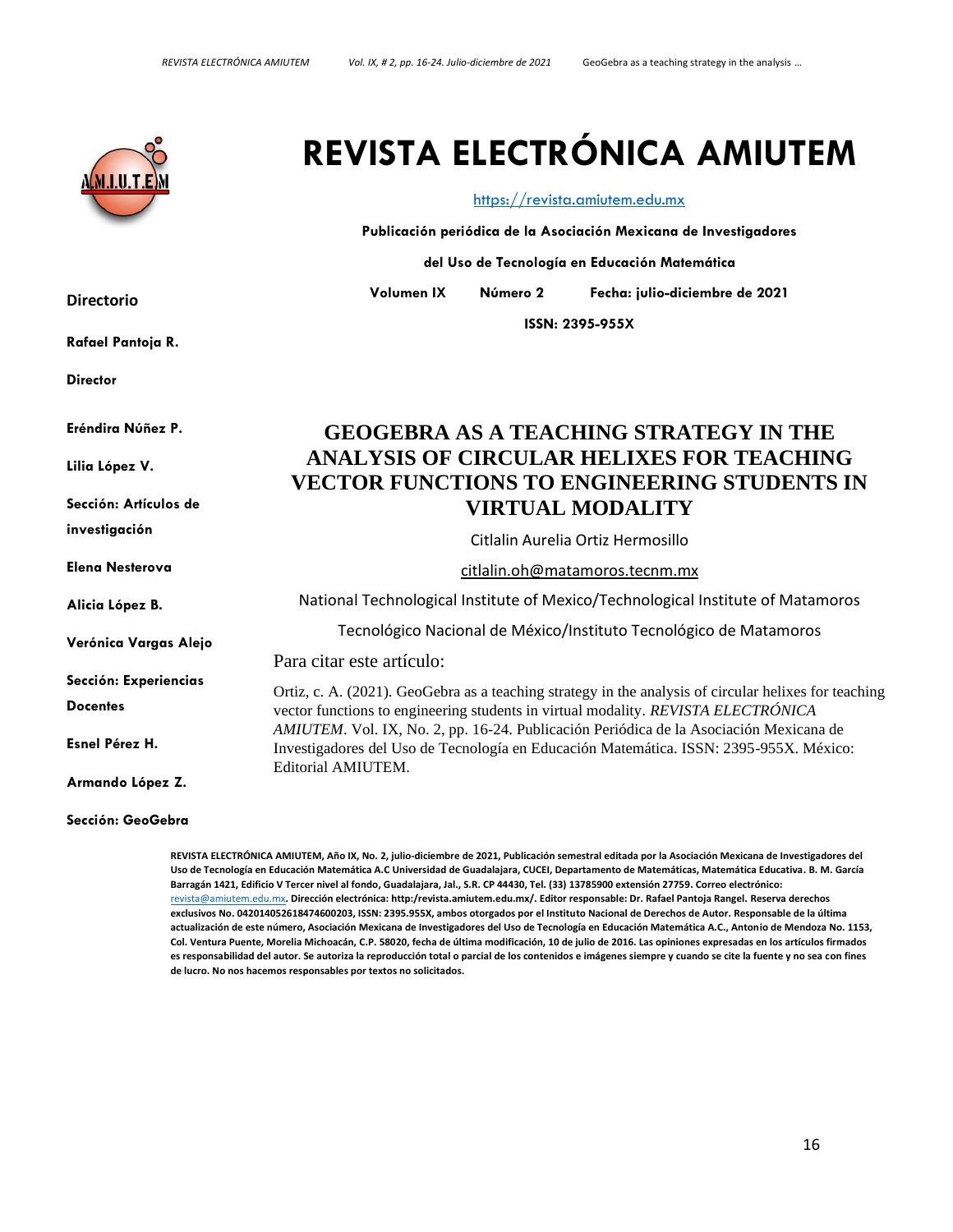# **GEOGEBRA AS A TEACHING STRATEGY IN THE ANALYSIS OF CIRCULAR HELIXES FOR TEACHING VECTOR FUNCTIONS TO ENGINEERING STUDENTS IN VIRTUAL MODALITY**

Citlalin Aurelia Ortiz Hermosillo

[citlalin.oh@matamoros.tecnm.mx](mailto:citlalin.oh@matamoros.tecnm.mx)

National Technological Institute of Mexico/Technological Institute of Matamoros

Tecnológico Nacional de México/Instituto Tecnológico de Matamoros

#### **Resumen**

Este trabajo muestra los resultados de un estudio de caso realizado con un grupo muestra de 30 estudiantes de tercer semestre de la carrera de Ingeniería Mecatrónica del Tecnológico Nacional de México campus Instituto Tecnológico de Matamoros en la asignatura de Cálculo Vectorial en el periodo agosto-diciembre del 2020. Se utilizó el software dinámico de licencia libre GeoGebra como una estrategia didáctica para la enseñanza de las funciones vectoriales correspondiente a la unidad 3 del programa, se realizó un análisis de la hélice circular, sus características y algunas aplicaciones en ingeniería. Cabe mencionar que este proceso se llevó de manera virtual con apoyo de la plataforma TEAMS derivado del confinamiento por Covid-19. Como conclusión se pone de manifiesto los beneficios del uso de la aplicación en la adquisición del conocimiento y el desarrollo de competencias en los estudiantes.

**Palabras claves**: educación superior, estrategia didáctica, GeoGebra, hélice circular.

#### **Summary**

This paper shows the results from a case study carried out with a sample group of 30 third semester Mechatronic Engineering students from the National Technological Institute of Mexico, Technological Institute of Matamoros campus for the assignment of Vector Calculus during the August-December period of 2020. The free dynamic software GeoGebra was used as an educational strategy to teach vector functions corresponding to Unit 3. An analysis was carried out of the circular helix, its characteristics, and some engineering applications. It is worth mentioning that this process was carried out virtually with the support of the TEAMS platform derived from the Covid-19 confinement. In conclusion, the benefits from the application use in the acquirement of knowledge and the skill development in the students are presented.

**Keywords**: higher education, teaching strategy, GeoGebra, circular helix

#### **Introduction**

We found ourselves with a need, derived from the Covid-19 confinement, to continue educational work from home using technological tools that allowed us to continue developing a "logic-mathematical thinking in the profile and contribute the basic tools for the introduction to the study of calculus" (TecNM, 2010). In the National Technological Institute, Matamoros Institute of Technology campus, GeoGebra is used as an educational strategy, which is a dynamic program for the teaching and learning of Mathematics in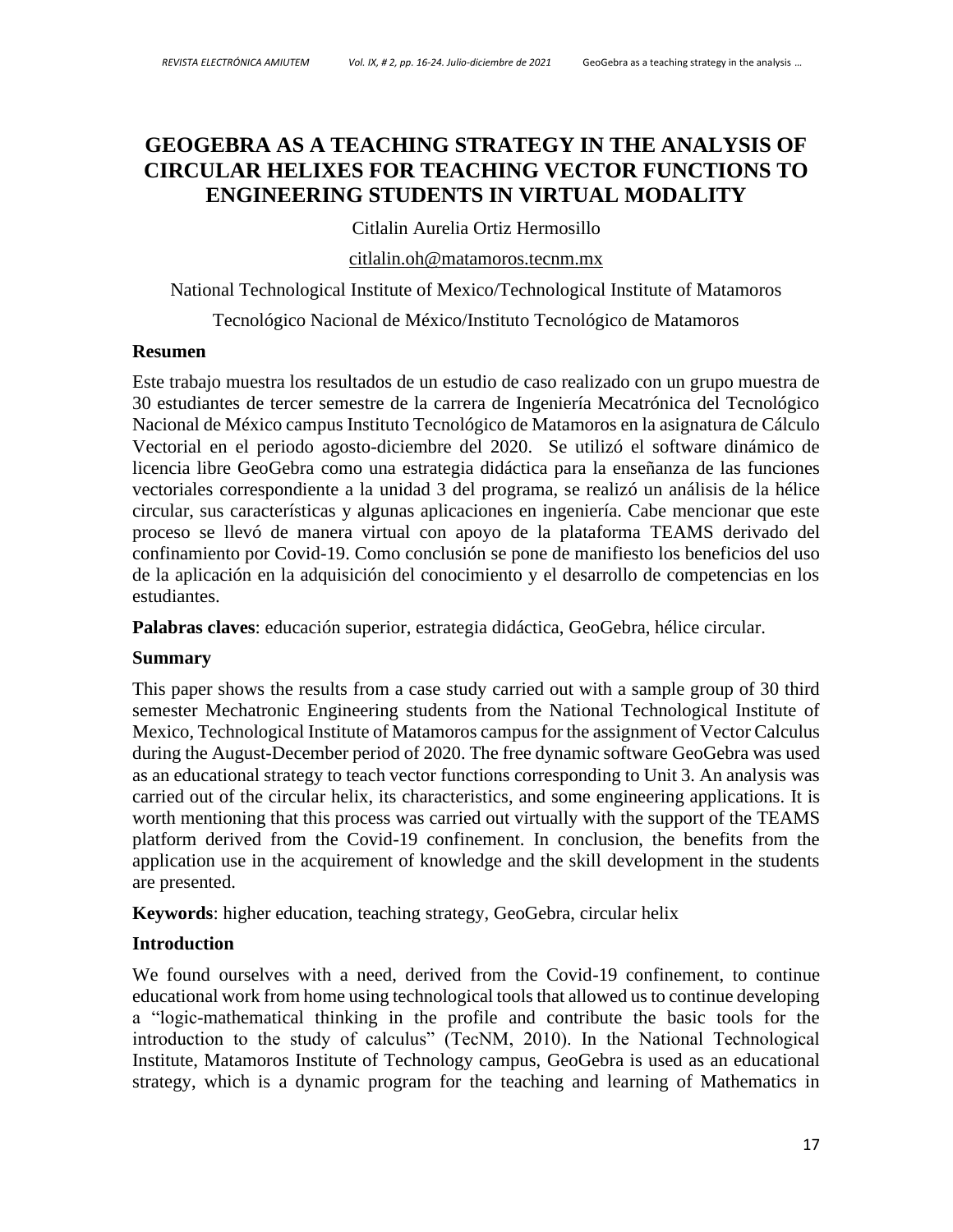education. The educational work has had to adapt through technological tools, among which stands out using different platforms and applications through virtual communication in online courses in which the users access the mathematical knowledge through documents and virtual tutoring, discussion groups, videos, websites (Sucerquia, Londoño & Jaramillo, 2013), among others.

Mathematics is considered the base in the complex processes of knowledge since people must possess critical, reflexive, and analytical thinking which develops the capacity for reasoning, formulating, and problem-solving (Garcia, Izquierdo, 2017). The Objective of this investigation carried out as a case study, is to analyze the knowledge acquired by the engineering students using GeoGebra as an educational strategy in the analysis of the circular helix while teaching the vectorial functions in virtual mode.

#### **Theoretical Reference**

Definition of helix: Being *a*, *b*, *c*  $\in$  R, with *a* and *c* non zero. Consider the curve *a*  $\exists$  *t*  $| \rightarrow \bullet \}$ 

(*a* cos ( $\frac{t}{c}$ ), a sin( $\frac{t}{c}$ ), b ( $\frac{t}{c}$ )  $\in$  e<sup>3</sup>. If  $b \neq 0$ , it can be said that the trajectory for t is a helix.

Considering the curve from various perspectives and orientations in  $\mathbb{R}^3$ , it is possible to represent it in different planes (Figure 1).



*Figure 1.* The helix in different planes.

Considering the equations  $x(t) = a \cos \frac{t}{2}$  $\frac{t}{c}$ ,  $y(t) = a \sin \frac{t}{c}$ , and  $z(t) = b \frac{t}{c}$  $\frac{1}{c}$ , we can observe in figure 2 a variation in the radius of the curve as the constant *a* increases.

Considering that *a* is positive and whole, as *a* increases, so does the radius of the cylinder formed by the helix. It is also possible to see how the helix changes when the value of *b*  varies in the equations  $x(t) = a \cos \frac{t}{2}$  $\frac{t}{c}$ ,  $y(t) = a \sin \frac{t}{c}$ , and  $z(t) = b \frac{t}{c}$  $\frac{1}{c}$ , as shown in figure 3.

Considering *a* and *b* as a positive constant less than 1, the passage is less.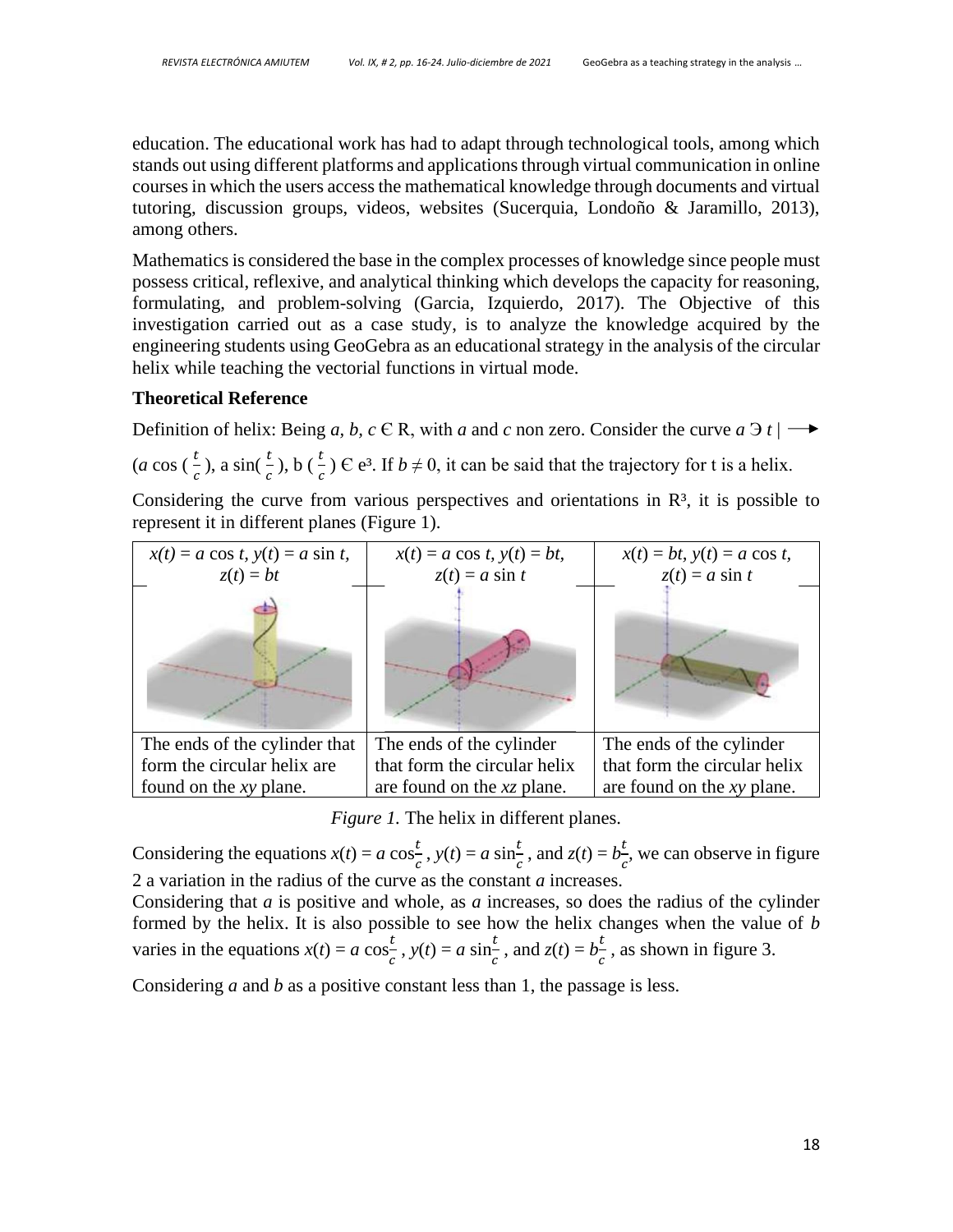Now, when the value of *c* varies only for the parametric equations that contain a trigonometric function, we can see the passage of the curve varies once more, as observed in figure 4.



*Figure 2.* Variation in the radius of the helix



*Figure 3.* Analysis of the passage of the helix



*Figure 4.* Variation of the constant *c.*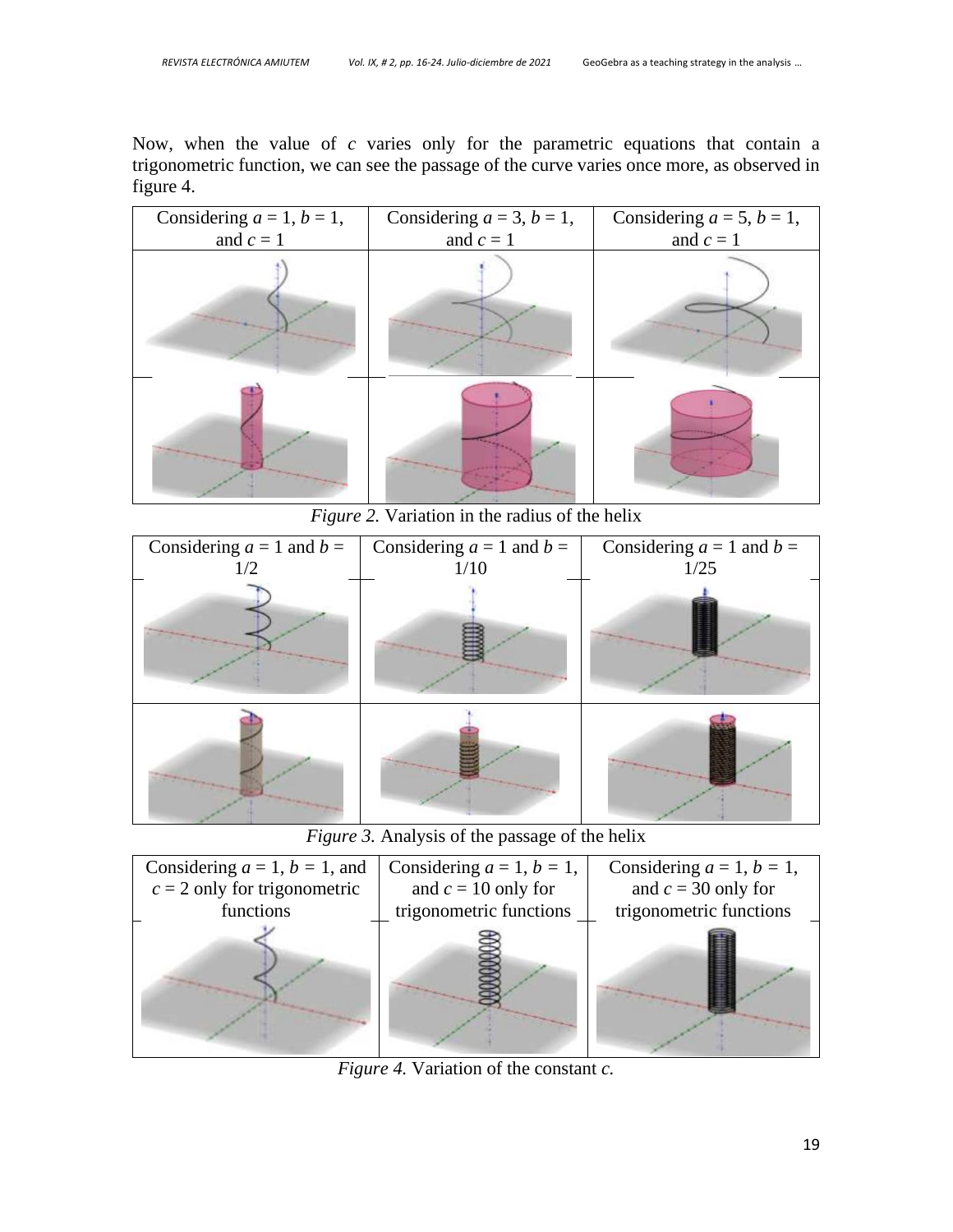#### **Methodology**

The activities are developed virtually due to the Covid-19 confinement. The study was carried out in four phases: 1. Student survey, 2. Designing the activities to be carried out using the software, 3. Implementation in the classroom, activities, and assigned homework, and 4. Obtained results.

#### **Student Survey**

A student survey was carried out to know if they were familiar with the software. The questions were the following: 1. Do you know about the software GeoGebra? This question had three possible answers: 1. I know about the app, but I haven't used it. 2. I know about it, and I have used it. 3. I don't know about it and have not used it.

#### **Designing activities using the software**

To design the activities, the topics corresponding to unit three about Vectorial Functions of a real variable were taken as a base. These topics are: 3.1 The definition of a vectorial function of a real variable. 3.2 Limits and continuity of a vectorial function. 3.3 Derivative of a vectorial function. 3.4 Integration of vectorial functions. 3.5 Length of the arc. 3.6 Tangent vectors, normal and binormal. 3.7 Curvature. 3.8 Applications. Different activities were carried out through the use of the TEAMS platform.

#### **Implementation in the classroom, activities, and assigned homework**

The students were taught how to use the application. First, curves in 3 dimensions with different helix characteristics were graphed as shown in table 1.

Table 1.

#### *Vectorial functions graphs.*

Unit 3 Vectorial functions of a real variable. Topic 3.1 Graph of a vectorial function of a real variable.

| <b>Vectorial Function</b>           | Graph<br>(graph in GeoGebra and<br>paste) | <b>Characteristics</b> |
|-------------------------------------|-------------------------------------------|------------------------|
| $R(t)=4\cos t i + 4\cos t j + 2t k$ |                                           |                        |
| $R(t)=4\cos t i + 2t j + 4\cos t k$ |                                           |                        |
| $R(t)=2t$ i+4cost j+4cos t k        |                                           |                        |

Student name: Control No.:

Also, there were activities in which the usage of different resources is evident as shown in figure 5, on paper and with the software.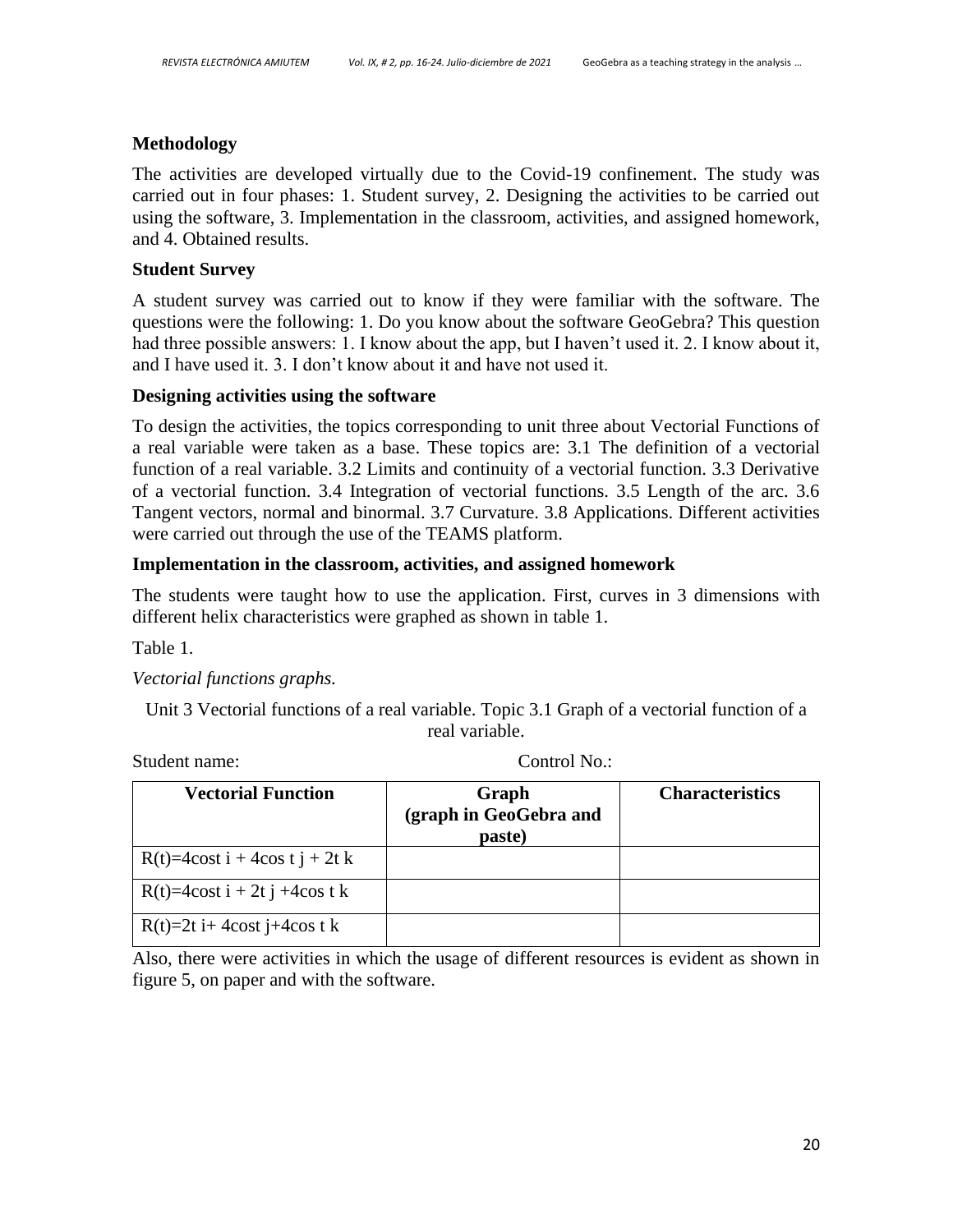



#### **Calculation of the length of the circular helix**

Activities were developed virtually such as the calculation of the length of the helix:

Considering the equation  $R(t) = acosti + a sentj + btk$ , determine its length corresponding to the interval  $[0, t_0](t_0 > 0)$ .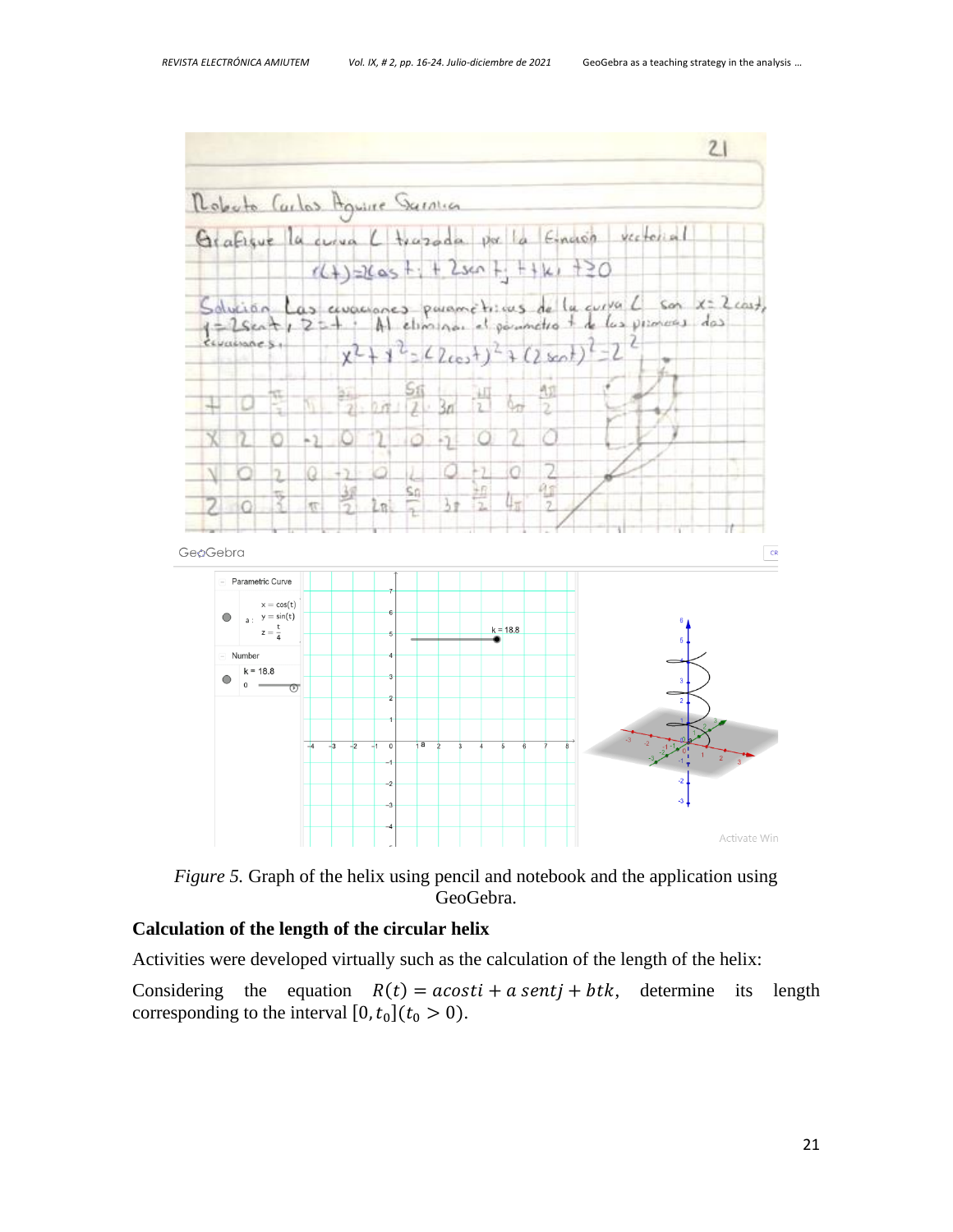#### Table 2.

*Parametric equations and their derivation.*

| Parametric equations | Derivation          | Derivation squared         | note                                 |
|----------------------|---------------------|----------------------------|--------------------------------------|
| $x(t) = a \cos t$    | $x'(t) = -a \sin t$ | $(x'(t))^2 = a^2 \sin^2 t$ | $x'(t) = \left(\frac{dx}{dt}\right)$ |
| $y(t) = a \sin t$    | $y'(t) = a \cos t$  | $(y'(t))^2 = a^2 \cos^2 t$ | $y'(t) = \left(\frac{dy}{dt}\right)$ |
| $z(t) = bt$          | $z'(t) = b$         | $(z'(t))^2 = b^2$          | $z'(t) = \left(\frac{dy}{dt}\right)$ |

With the data in Table 2, the length is:

$$
L = \int_0^{t_0} \sqrt{\left(\frac{dx}{dt}\right)^2 + \left(\frac{dy}{dt}\right)^2 + \left(\frac{dz}{dt}\right)^2} dt = \int_0^{t_0} \sqrt{(-a \operatorname{sen} t)^2 + (a \cos t)^2 + (b)^2} dt
$$

$$
\int_0^{t_0} \sqrt{a^2 \operatorname{sen}^2 t + a^2 \cos^2 t + b^2} dt
$$

Factoring the terms of the trigonometric functions and applying the trigonometric identity  $\sin^2 \theta + \cos^2 \theta = 1$ , the result is

$$
L = \int_0^{t_0} \sqrt{a^2(\sin^2\theta + \cos^2\theta) + b^2} \ dt = \int_0^{t_0} \sqrt{a^2(1) + b^2} \ dt \ .
$$

Considering that a and b are constants and applying the property of the constants in the integral

$$
L = \int_0^{t_0} \sqrt{a^2 + b^2} \ dt = \sqrt{a^2 + b^2} \int_0^{t_0} dt = \sqrt{a^2 + b^2} \ t \Big|_0^{t_0} = t_0 \sqrt{a^2 + b^2}
$$

As part of the activity, they were asked to find the length for different values for a.

#### **Results**

Derived from the first phase, in which the survey was carried out on a sample on the use of the software, it was found that 13% of the students surveyed had already used GeoGebra, 20% had heard of the app but had not used it, and 67% had not heard of it nor had worked with it.

The percentage of passing grades for the assignment was 92%; 15% higher in comparison to the previous unit. This was derived from the continuous use of the software. The skill sets established in the study program were achieved, among which stand out learning different types of curves in space, establishing the parametric equations corresponding to a set of curves in the space. Using TIC to graph lines tangent to different curves, as well as identifying tangent vectors, normal and binormal of the same at some point (TecNM, 2010). Calculate the length of the curve for a certain interval as well as the usage of TIC to apply the properties of the operations with vectorial functions.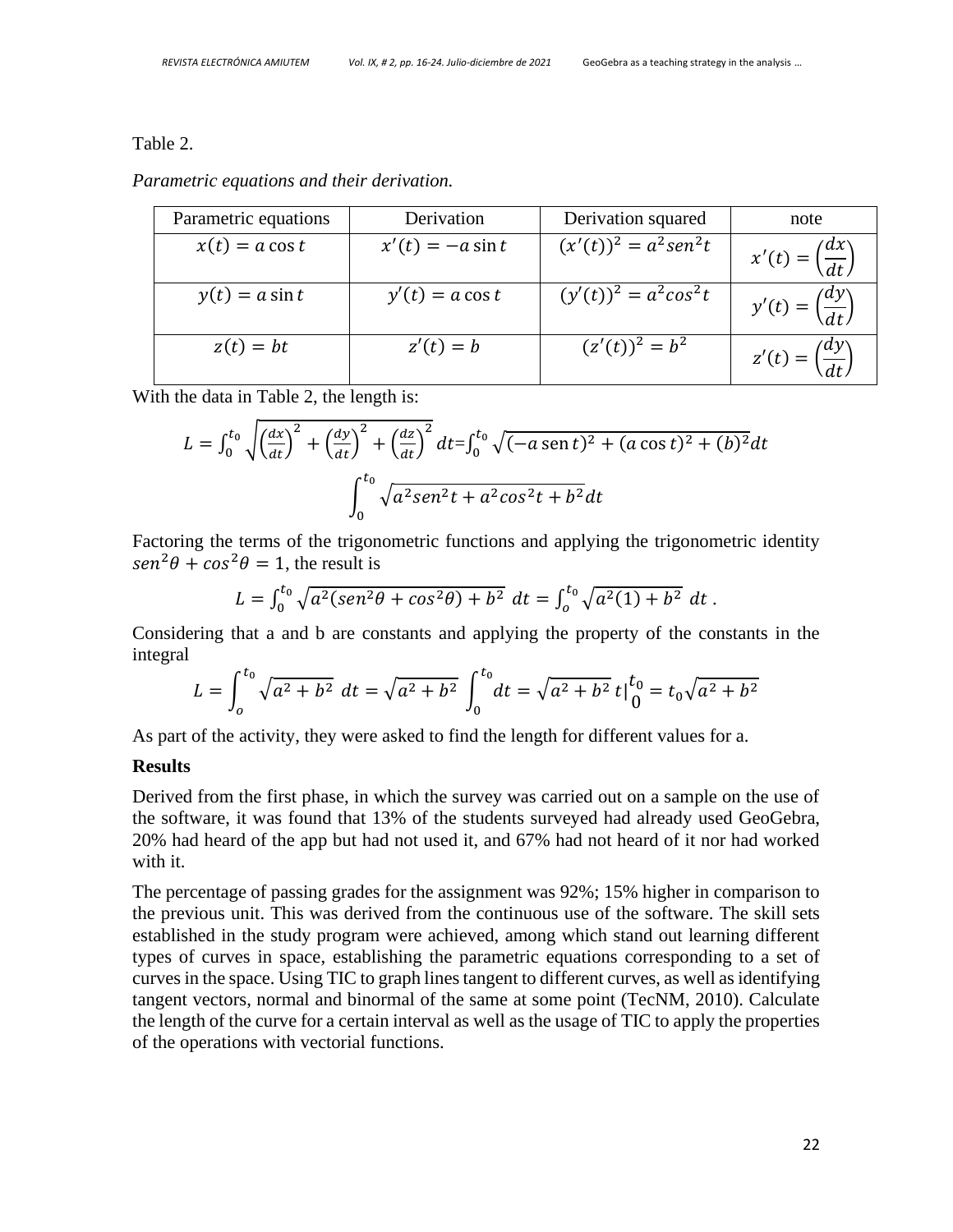Through the use of TEAMS, different suggested techniques, tools, and/or instruments were developed that allowed obtaining the product of the development of the learning activities: conceptual maps, practical reports, case studies, class presentations, tests, problems, evidence portfolio, tests, projects, and surveys as shown in figure 6.

| $\langle \quad \rangle$                                                   |                                                      | Q Search                                                                                                                                                 | $\Box$<br>$\overline{\mathbf{x}}$<br>Instituto Tecnologico de  |
|---------------------------------------------------------------------------|------------------------------------------------------|----------------------------------------------------------------------------------------------------------------------------------------------------------|----------------------------------------------------------------|
| $\mathbb{C}^\mathbf{O}$<br>Activity                                       | < All teams                                          | $\mathscr{A}_{\mathbf{\Delta}}$<br>Unidad 3 Posts Files Notes +                                                                                          | ⋒<br>□ Meet<br>$\cdots$<br>$\sim$                              |
| $\bigcup_{\Box\in\mathcal{A}}$                                            |                                                      | CITLALIN AURELIA ORTIZ HERMOSILLO 11/26/2020 12:36 PM<br>62<br>Triedro de Frenet en una curva 3d con GeoGebra - YouTube                                  |                                                                |
| 带<br>Teams<br>⊜<br>Assignments                                            | Calculo Vectorial AD2020<br>$\sim$<br>Class Notebook | $\frac{1}{2}$<br>Triedro de Frenet en una curva 3d con GeoGebra<br>07:50   4.7K views   one year ago<br><b>SALE</b><br><b>GALAXIA</b><br>www.youtube.com | $\times$                                                       |
| $\boxplus$                                                                | Assignments                                          | $\leftarrow$ Reply                                                                                                                                       |                                                                |
| Calendar                                                                  | Grades                                               | CITLALIN AURELIA ORTIZ HERMOSILLO 11/26/2020 12:36 PM                                                                                                    |                                                                |
| $\mathcal{C}$<br>Calls                                                    | Insights                                             | 89.<br>Vectores Normal. Binormal y Tangente - YouTube                                                                                                    |                                                                |
| $\Box$                                                                    | Channels                                             | VouTube<br>1.11                                                                                                                                          |                                                                |
| Files                                                                     | General                                              | Vectores Normal, Binormal y Tangente                                                                                                                     |                                                                |
| 1.11                                                                      | Segundas                                             | Gio Barr   5.9K views   one year ago                                                                                                                     |                                                                |
|                                                                           | Unidad 1                                             | Vectores normal, binormal y tangente                                                                                                                     |                                                                |
|                                                                           | Unidad 2<br>Unidad 3                                 |                                                                                                                                                          |                                                                |
|                                                                           | Unidad 4                                             | T(I)<br>B(r)                                                                                                                                             |                                                                |
|                                                                           | Unidad 5                                             |                                                                                                                                                          |                                                                |
| $\begin{bmatrix} 0 & 0 \\ 0 & 0 \end{bmatrix}$<br>Apps<br>$\odot$<br>Help |                                                      | □ New conversation                                                                                                                                       | <b>Activate Windows</b><br>Go to Settings to activate Windows. |

*Figure 6.* The use of platform TEAMS.

The suggested techniques, tools, and/or instruments allowed the confirmation of the achievement or accomplishment of the student's skill set. Through checklists, verification lists, assessment matrixes, observation guides, co-evaluation, and self-evaluation.

### **Conclusion**

The implementation of GeoGebra as an educational strategy allowed the students to make an analysis of the characteristics of the curve, understand the vectorial functions and its applications in engineering, and acquire a mastery of the unit topics, the achievement of digital skills is evident while applying the acquired knowledge in practice, and using the resources technology offers, such as the use of the software.

The students achieved the different specific and generic skills described in the study program regarding the capacity of abstraction, analysis, and synthesis, the capacity to identify, present, and solve problems, learning and constantly upgrading according to the technological tools applicable to the assignment as well as the teamwork developed through different assignments.

## **Bibliographical References**

Aguirre, Eduardo. (2006). Geometría diferencial de curvas y superficies. *Universidad Complutense de Madrid*. Recovered from <http://www.mat.ucm.es/~edaguirr/cys06.pdf>

Dirección General de Educación Superior tecnológica [General Office of Higher Technological Education] (DGEST). (2012). Modelo educativo para el siglo XXI: Formación y desarrollo de competencias profesionales. Mexico. Recovered from [http://www.itmexicali.edu.mx/informacion/modelo\\_educativo.pdf](http://www.itmexicali.edu.mx/informacion/modelo_educativo.pdf)